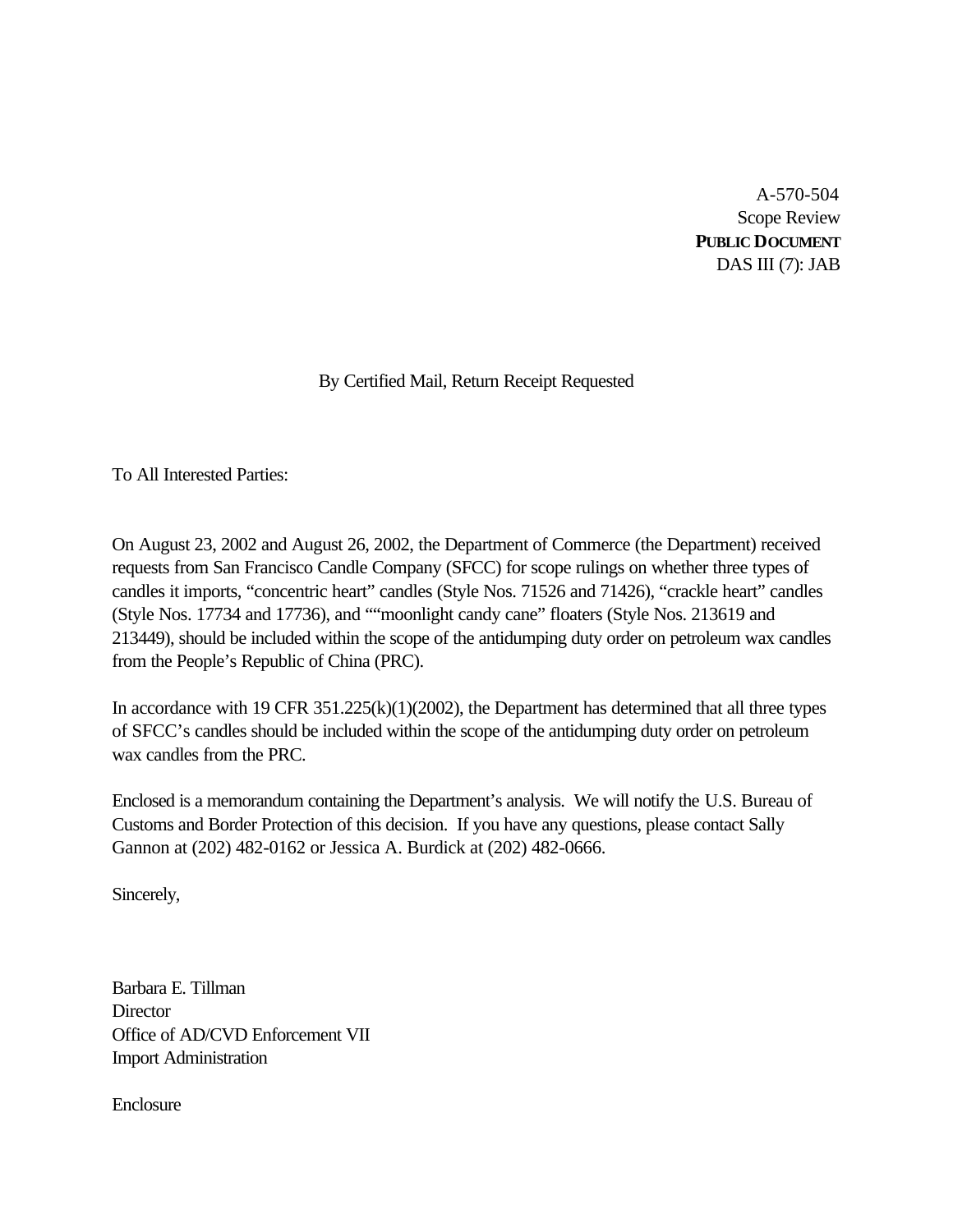A-570-504 Scope Review **PUBLIC DOCUMENT** DAS III (7): JAB

| <b>MEMORANDUM FOR:</b> | Joseph A. Spetrini<br><b>Deputy Assistant Secretary</b><br>Enforcement Group III                                                                        |
|------------------------|---------------------------------------------------------------------------------------------------------------------------------------------------------|
| FROM:                  | Barbara E. Tillman<br>Director<br>Office of AD/CVD Enforcement VII                                                                                      |
| SUBJECT:               | Final Scope Ruling: Antidumping Duty Order on Petroleum Wax<br>Candles From the People's Republic of China (A-570-504);<br>San Francisco Candle Company |

### **Summary**

On August 23, 2002 and August 26, 2002, the Department of Commerce (the Department) received requests from San Francisco Candle Company (SFCC) for scope rulings on three types of candles, "concentric heart" candles (Style Nos. 71526 and 71426), "crackle heart" candles (Style Nos. 17734 and 17736), and "moonlight candy cane" floaters (Style Nos. 213619 and 213449), to determine whether their candles should be included within the antidumping duty order on petroleum wax candles from the People's Republic of China (PRC). Antidumping Duty Order: Petroleum Wax Candles from the People's Republic of China, 51 FR 30686 (August 28, 1986) (Order). In accordance with 19 CFR 351.225(k)(1), we recommend that the Department determine that all three types of SFCC's candles should be included within the scope of the antidumping duty order on petroleum wax candles from the PRC $^1$ 

<sup>&</sup>lt;sup>1</sup> The Department has developed an internet website that allows interested parties to access prior scope determinations regarding the antidumping duty Order on Petroleum Wax Candles from the People's Republic of China. This website lists all scope determinations from 1991 to the present. It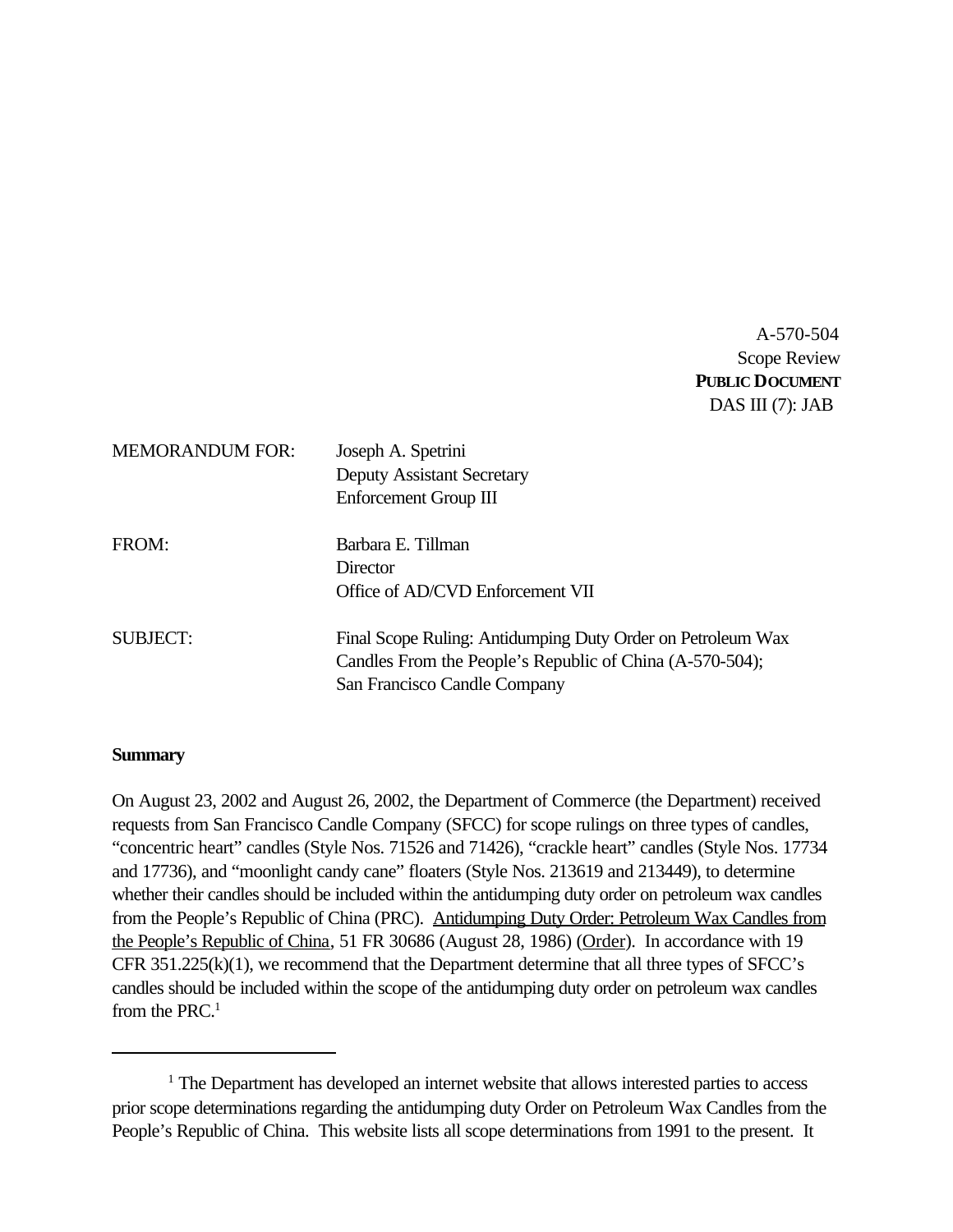## **Background**

SFCC filed its requests for scope rulings in proper form on August 23, 2002 and August 26, 2002.<sup>2</sup> On October 25, 2003, SFCC supplemented its August 26, 2002 scope request. On November 22, 2002, counsel for the National Candle Association (NCA), association of domestic candles producers, and petitioner in this proceeding, filed comments on SFCC's requests.

### **SFCC's Request**s

SFCC argues, in its August 23, 2002 submission, that its "crackle heart" candle and "concentric heart" candles are in the shape of a traditional rendition of a heart. SFCC also argues that the Department should determine that the two "heart" candles are excluded from the candles Order based upon the 1987 Customs Notice.<sup>3</sup> SFCC alleges that, in the Customs Notice, the Department clarified the

<sup>2</sup> SFCC filed a scope ruling request on its "crackle heart" candles and "concentric hearts" candles on August 23, 2002. On August 26, 2002, SFCC filed a scope ruling request on its "Christmas candy cane floaters."

<sup>3</sup> The Customs Notice was a notice issued by the Department of Commerce to the U.S. Customs Service (as of March 1, 2003, renamed the U.S. Bureau of Customs and Border Protection (Customs)) in connection with a July 1987 scope determination concerning an exception to the Order for novelty candles, which states:

The Department of Commerce has determined that certain novelty candles, such as Christmas novelty candles, are not within the scope of the antidumping duty order on petroleum-wax candles from the People's Republic of China (PRC). Christmas novelty candles are candles specially designed for use only in connection with the Christmas holiday season. This use is clearly indicated by Christmas scenes and symbols depicted in the candle design. Other novelty candles not within the scope of the order include candles having scenes or symbols of other occasions (e.g., religious holidays or special events) depicted in their designs, figurine candles, and candles shaped in the form of identifiable objects (e.g., animals or numerals).

Petroleum-Wax Candles from the People's Republic of China - Antidumping - A-570-504; C.I.E. –212/85, September 21, 1987; Letter from the Director, Office of Compliance, to Burditt, Bowles &

can be accessed at http://ia.ita.doc.gov/download/candles-prc-scope/, and will be updated periodically, to include newly-issued scope determinations.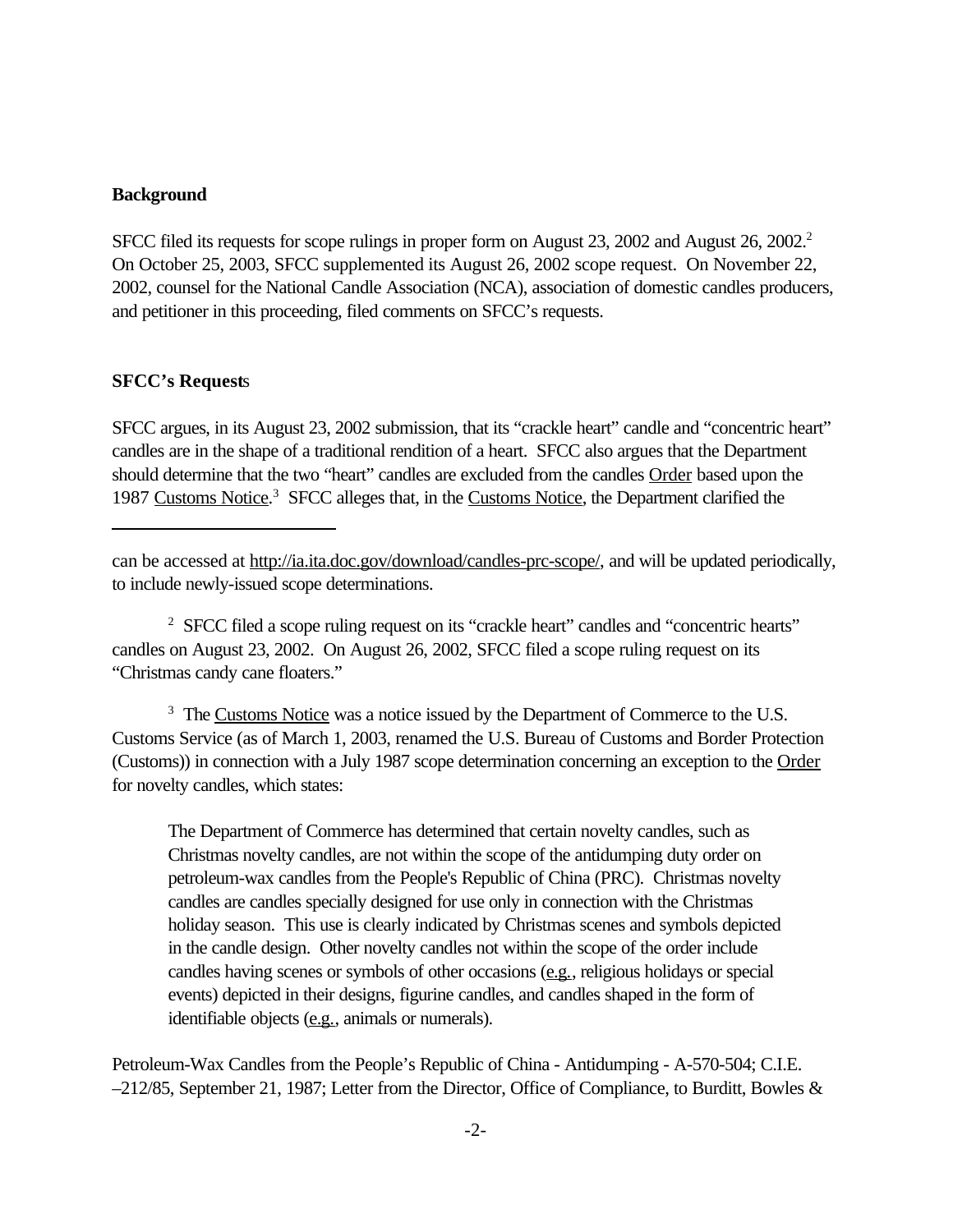exclusion of "certain novelty candles . . . having scenes or symbols of other occasions (e.g., religious holidays or special events) depicted in their designs, figurine candles, and candles shaped in the form of identifiable objects (e.g., animals or numbers)." SFCC further argues that its two heart candles should be excluded based upon the Department's clarification in the Customs Notice. More specifically, SFCC maintains that the candles at issue are clearly identifiable as "hearts" and are therefore excluded from the Order. SFCC further argues that the two candles are unmistakably heart-shaped from any perspective, with traditional outlining and curves. The SFCC points out that the Department has previously ruled that heart-shaped candles are identifiable from most angles are excluded from the Order. See Final Scope Ruling – Antidumping Duty Order on Petroleum Wax Candles From the People's Republic of China (A-570-504); Jo-Ann Stores at 7 (January 29, 2002) (Jo-Ann Stores). In addition, SFCC argues that the candles at issue should be excluded under the novelty exclusion because the candles are "specially designed" for Valentine's Day, a "holiday or special event" that the SFCC maintains qualifies the candles for exclusion from the Order. See Custom's Notice. Finally, the SFCC argues that, whether based on the "novelty" or "identifiable object" exception, the crackle heart and concentric heart candles are excluded from the Order. In the alternative, if the Department cannot make a scope determination based upon the face of its request, SFCC urges that the Department should initiate a formal scope inquiry.

SFCC argues in its August 26, 2002 submission, that its "moonlight candy cane" floaters are specifically designed for use only in connection with the Christmas Holiday, thereby qualifying the candles for exclusion from the Order. SFCC's "moonlight candy cane" floater, style no. 213619, features red, white, green and transparent colors in a candy cane pattern, while "moonlight candy cane" floater, style no. 213449, features red, white and transparent colors in a candy cane pattern. SFCC argues that both the Department and the Courts have recognized that color combination may "clearly indicate" use only in connection with Christmas. More specifically, with respect to style no. 213619, SFCC asserts that the Department has recently determined that candles demonstrating a candy cane pattern in red, green and white are specifically designed for Christmas and should be excluded from the Order. See Petroleum Wax Candles from the People's Republic of China: Final Results of Redetermination Pursuant to Court Remand; San Francisco Candle Company, Inc. v. United States, Court No. 01-00088, Slip Op. 02-47, at 19-20 (CIT May 30, 2002) (Candles Remand). With respect to style no. 213449, SFCC argues that the Department has previously ruled that such "candy cane" pattern designs are not specifically designed for use only in connection with Christmas. However, SFCC contends that this previous ruling contradicts plain evidence of design intent and actual use and that there is no meaningful design or use distinction between style no. 213449 and style no. 213619. Finally, the SFCC argues that because the "moonlight candy cane" floaters were specifically designed for use only in connection with the Christmas holiday, the candles should be excluded from the Order. In the alternative, if the Department cannot make a scope determination based upon the face of its request, SFCC urges that the Department should initiate a formal scope inquiry.

Radzius, Ltd., July 13, 1987 (Customs Notice).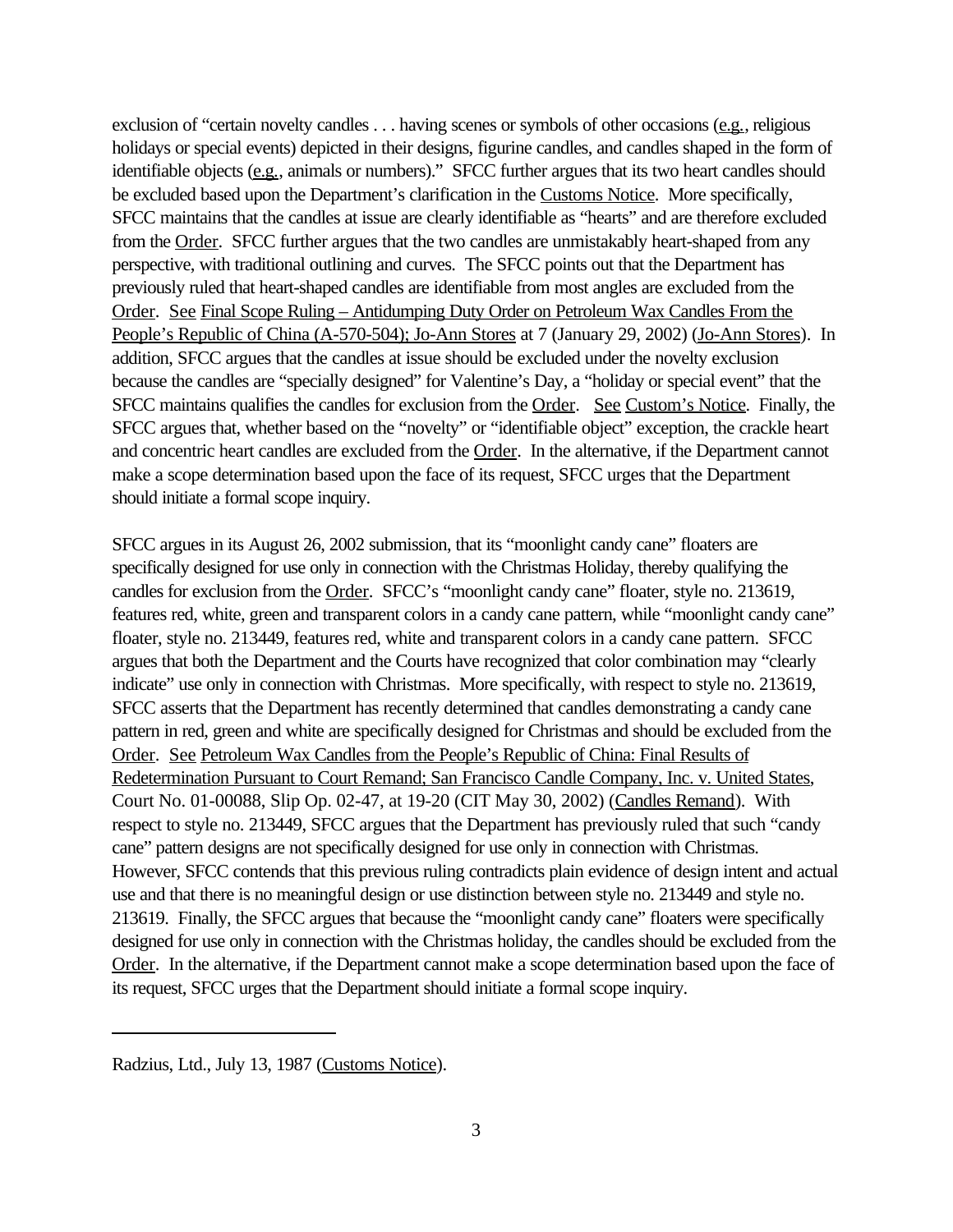### **The National Candle Association's Comments**

In its comments, the NCA retraces the history of this antidumping duty order, including the import surges and resultant injury suffered by domestic manufacturers which prompted the original September 1985 antidumping petition. The NCA contends that the antidumping statute and antidumping duty orders are remedial in nature and exceptions to them should be construed as narrowly as possible to preserve the efficacy of the Order on petroleum wax candles from the PRC. In support of its assertion, the NCA cites a Court of International Trade (CIT) conclusion, with regards to the novelty exception, in which the Court noted that ". . . a candle must be specifically designed for use only in connection with a religious holiday or special event to fall within the novelty candle exception." See Russ Berrie & Co., Inc. v. United States, 57 F. Supp. 2d 1184, 1194 (CIT July 1999) (Russ Berrie). Thus, the NCA argue that the Department narrowly limited the novelty candle exception to figurine candles, candles shaped in the form of identifiable objects, and candles specifically designed for use only in connection with the holiday season. The NCA commented on SFCC's subject candles.

With regard to SFCC's "heart" candles, the NCA argues that the alleged "heart" candles are pillars, which is a shape listed by the inclusive language of the Order's scope. Furthermore, the NCA argues that the subject candles are scented or unscented petroleum wax candles made in China, having a fiberor paper-cored wick. As such, the NCA maintains that the candles fall specifically within the scope of the Order.

The NCA also argues that the SFCC's crackle heart and concentric heart candles are in the shape of a pillar and are not identifiable objects. The NCA points out that the alleged heart shape cannot be identified from most angles, as the flat surfaces of the top, bottom and sides of the candles are inconsistent with the shape of a heart, which has no flat sides. Furthermore, the NCA argues that the heart shape candle in Jo-Ann Stores did not have any flat surfaces. See Jo-Ann Stores. In addition, the NCA alleges that SFCC's "heart" candles are similiar to the five-point star and star floater candles in Jo-Ann Stores, which were determined to be within the scope of the Order and not in the shape of an identifiable object.

Moreover, the NCA maintains that the Department has been consistent in requiring that the novelty design or shape of a candle must be capable of being seen from multiple angles. The NCA notes that in the Final Scope Ruling – Antidumping Duty Order on Petroleum Wax Candles From the People's Republic of China (A-570-504); Meijer, Inc. (September 30, 1999) (Meijer Inc.), Meijer sought to exclude a 9" high and 3.5" in diameter candle that it claimed to be an identifiable object in the shape of a star because, viewed from above, it could be conceived to be in the shape of a star. However, the NCA points out that the Department found the candle to be a fluted pillar-shaped candle within the scope of the Order. The NCA adds that the Department found that the candles did not qualify as "identifiable objects" because the candle was not clearly identifiable as a star when viewed from all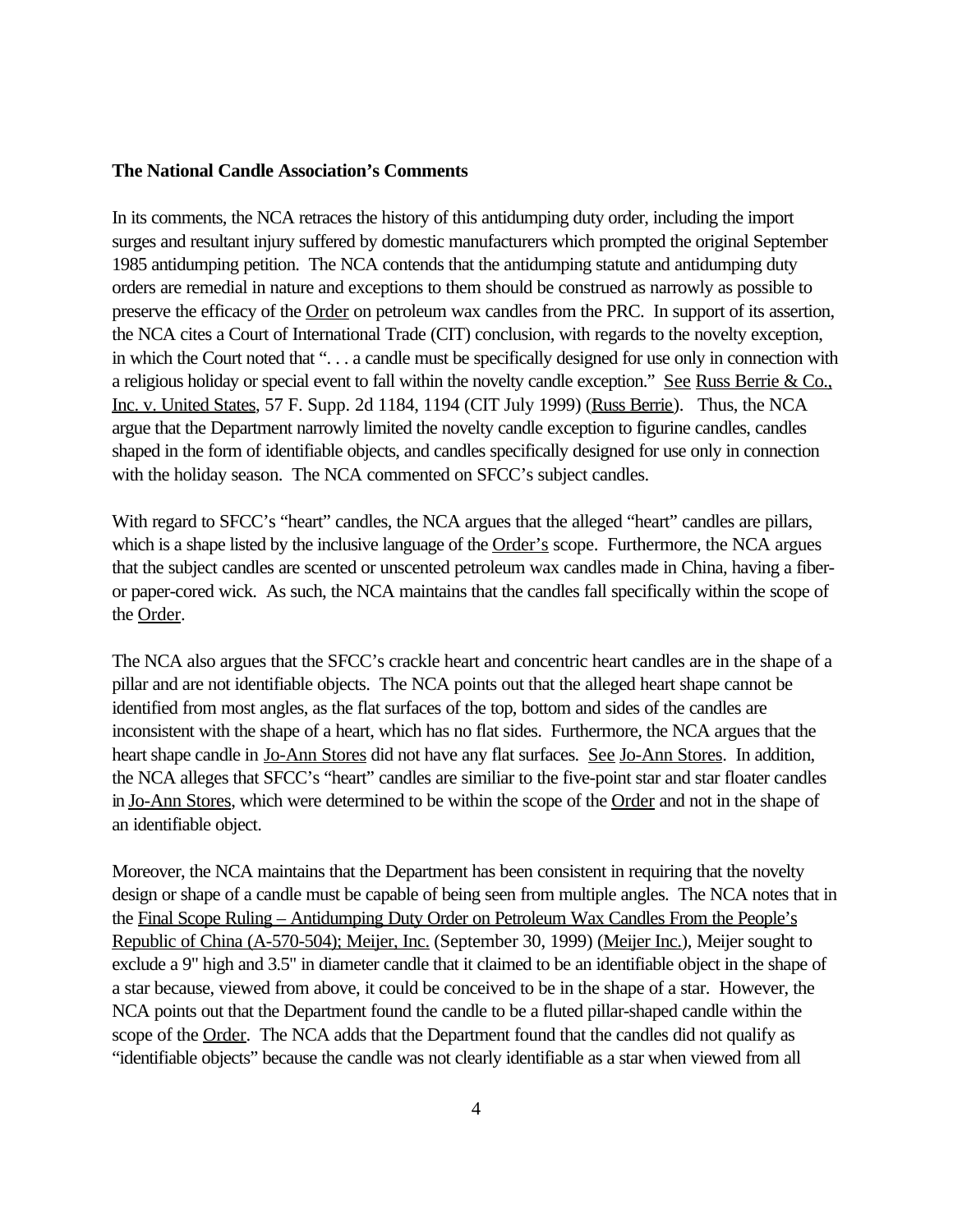sides. See Meijer Inc. The NCA also points out that, in the Final Scope Ruling – Antidumping Duty Order on Petroleum Wax Candles From the People's Republic of China (A-570-504); Endar Corp. (April 7, 1999) (Endar), a 5" high "star" candle was found to be a pillar candle within the scope of the Order. The NCA further argues that the Department has consistently held that such candles are columns and pillars and are not identifiable objects because, from the side, one could not discern that it was in the shape of a star. Finally, the NCA points out that the Department and the CIT have also consistently held that heart symbols or designs are not holiday designs. See Russ Berrie, 57 F. Supp. 2d at 1194 and Final Scope Ruling – Antidumping Duty Order on Petroleum Wax Candles From the People's Republic of China (A-570-504); Russ Berrie Co. (Sept. 25, 1997) (Russ Berrie Scope Ruling). The NCA maintains that heart designs do not contain scenes or symbols specifically related to any holiday, nor are their uses attributed solely to any holiday. Therefore, because the candles are not identifiable objects and do not qualify for the novelty exception, the NCA argues that SFCC's "heart" candles fall within the scope of the Order.

With regard to SFCC's "moonlight candy cane" floaters, the NCA points out that the Department has previously ruled that candy cane candles that are the same as SFCC's candles do not qualify for exclusion as Christmas holiday candles. See Candles Remand at 17-18; See Final Scope Ruling -Antidumping Duty Order on Petroleum Wax Candles From the People's Republic of China (A-570-504); Endar at 5, 7 (January 11, 2000) (Endar 2). In addition, the NCA argues that the candy cane design suggests that the candles were meant to be used throughout the year and were not specifically designed for Christmas. As such, the NCA maintains that the year-round ubiquity of SFCC's candy cane floater candles renders them meaningless as a holiday scene or symbol. Moreover, the NCA notes that color combinations alone cannot cause a candle to be a holiday candle. See Springwater Cookie & Confections, Inc. v. United States, 20 CIT 1192, 1196 (Ct. Int'l Trade 1996). The NCA asserts that SFCC's candy cane floaters are round candles that do not contain scenes or symbols specifically designed for use only in connection with the Christmas holiday. Finally, the NCA argues that SFCC's candles are not novelty candles and must be included within the scope of the Order.

The NCA notes that SFCC's candles compete in the same channels of trade as the candles subject to the Order, and that their sale without the antidumping duty will severely injure the U.S. candle producers. The NCA further notes what it characterizes as the long-standing efforts of candle importers to "expand the 'novelty candle' loophole in the Order through a continuing stream of scope requests, causing the Order on PRC candles to be subjected to over seventy Final Scope Rulings and many more requests." The NCA maintains that "[t]he success of the scope requests in eroding the Order has resulted in geometric increases in the volume of PRC candles coming into the United States" (NCA's January 25, 2002 comments at 10). The NCA concludes by stating that SFCC is now asking the Department to narrow the scope of the Order on petroleum wax candles from the PRC so that it excludes everyday candles, claiming that they are novelty candles, and that the Department does not have such legal authority.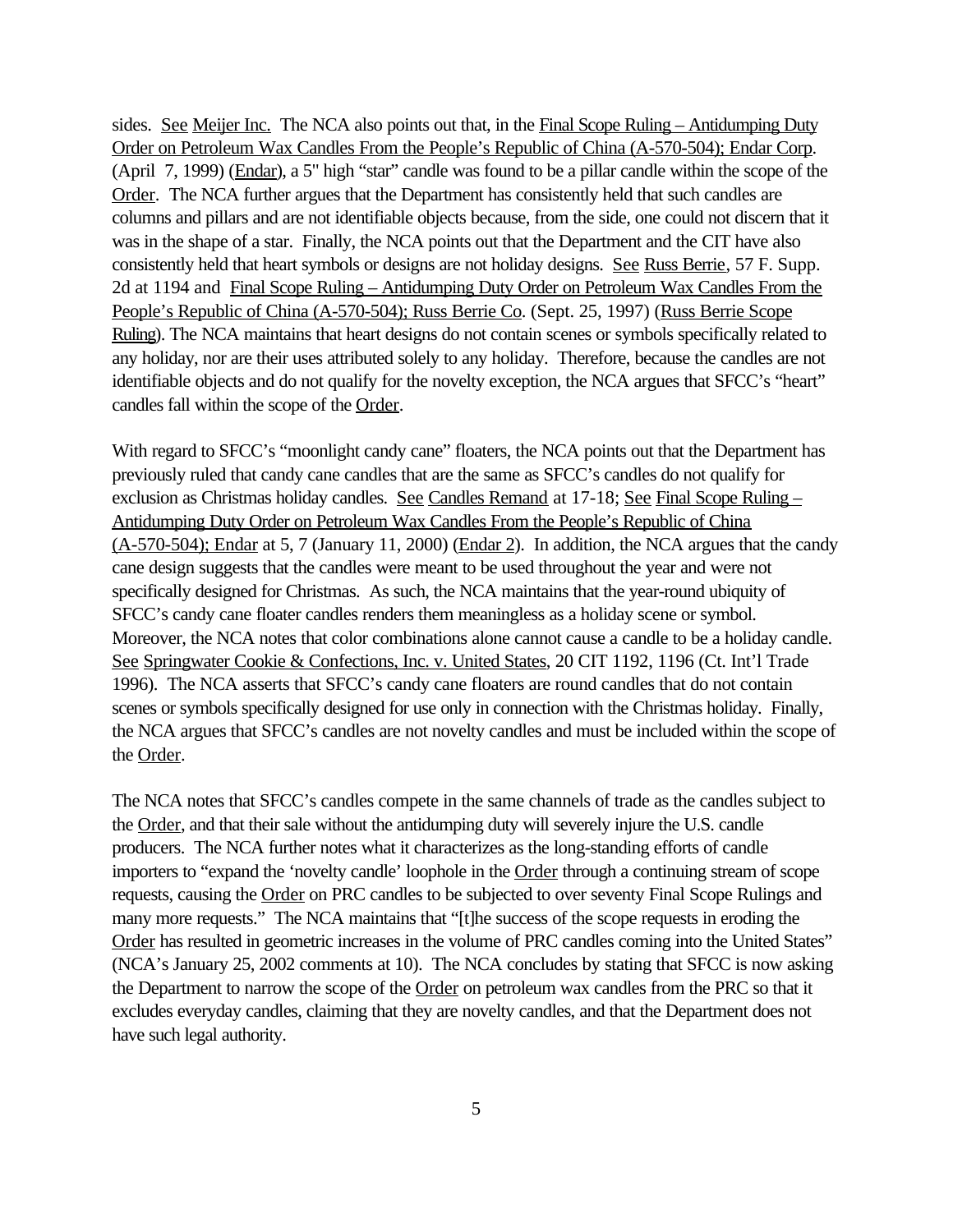### **Analysis**

The regulations governing the Department's antidumping scope determinations are found at 19 CFR 351.225(2002). On matters concerning the scope of an antidumping duty order, the Department first examines the descriptions of the merchandise contained in the petition, the initial investigation, and the determinations of the Secretary (including prior scope determinations) and the Commission. This determination may take place with or without a formal inquiry. If the Department determines that these descriptions are dispositive of the matter, the Department will issue a final scope ruling as to whether or not the subject merchandise is covered by the order. See 19 CFR  $351.225(k)(1)$ .

Conversely, where the descriptions of the merchandise are *not* dispositive, the Department will consider the five additional factors set forth at 19 CFR 351.225(k)(2). These criteria are: (i) the physical characteristics of the merchandise; (ii) the expectations of the ultimate purchasers; (iii) the ultimate use of the product; iv) the channels of trade in which the product is sold; and (v) the manner in which the product is advertised and displayed. The determination as to which analytical framework is most appropriate in any given scope inquiry is made on a case-by-case basis after consideration of all evidence before the Department.

In the instant case, the Department has evaluated SFCC's request in accordance with 19 CFR 351.225(k)(1) and the Department finds that the descriptions of the products contained in the petition, the initial investigation, and the determinations of the Secretary (including prior scope determinations) and the Commission are, in fact, dispositive. Therefore, the Department finds it unnecessary to consider the additional factors set forth at 19 CFR 351.225(k)(2).

Documents, and parts thereof, from the underlying investigation deemed relevant by the Department to this scope ruling were made part of the record of this determination and are referenced herein. Documents that were not presented to the Department, or placed by it on the record, do not constitute part of the administrative record for this scope determination. In its petition of September 4, 1985 the National Candle Association requested that the investigation cover:

[c]andles [which] are made from petroleum wax and contain fiber or paper-cored wicks. They are sold in the following shapes: tapers, spirals, and straight-sided dinner candles; rounds, columns, pillars; votives; and various wax-filled containers. These candles may be scented or unscented ... and are generally used by retail consumers in the home or yard for decorative or lighting purposes

(Antidumping Petition, September 4, 1985 at 7).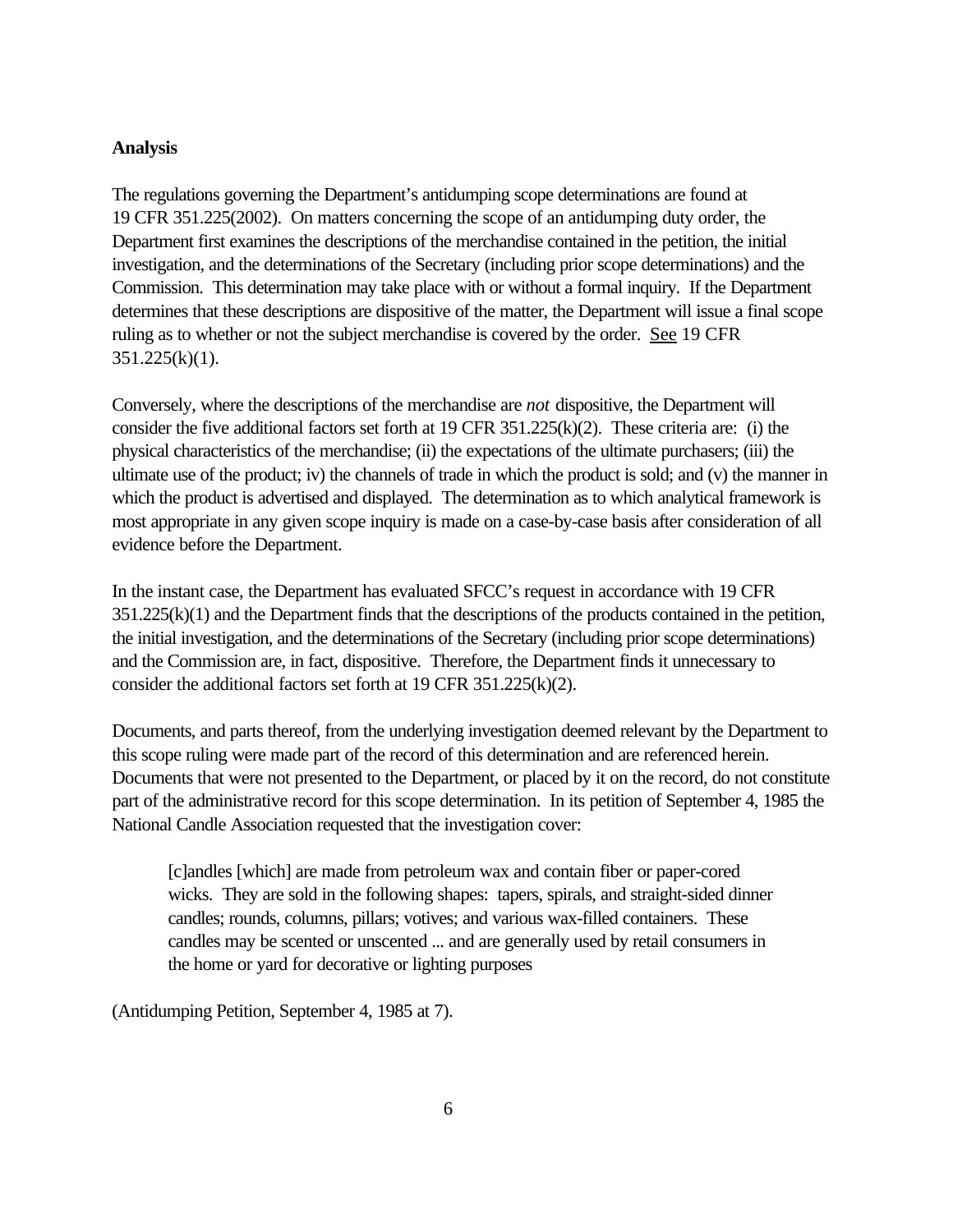The Department defined the scope of the investigation in its notice of initiation. This scope language carried forward without change through the preliminary and final determinations of sales at less than fair value and the eventual antidumping duty order:

[c]ertain scented or unscented petroleum wax candles made from petroleum wax and having fiber or paper-cored wicks. They are sold in the following shapes: tapers, spirals, and straight-sided dinner candles; rounds, columns, pillars, votives; and various wax-filled containers.

See Petroleum Wax Candles from the People's Republic of China: Initiation of Antidumping Duty Investigation, 50 FR 39743 (September 30, 1985); Petroleum Wax Candles from the People's Republic of China: Preliminary Determination of Sales at Less Than Fair Value, 51 FR 6016 (February 19, 1986); Petroleum Wax Candles from the People's Republic of China: Final Determination of Sales at Less Than Fair Value, 51 FR 25085 (July 10, 1986) (Final Determination); See also Order.

The Commission adopted a similar definition of the "like product" subject to its determinations, noting that the investigations did not include "birthday, birthday numeral and figurine type candles" (Commission Determination, at 4, note 5, and A-2).

Also of relevance to the present scope inquiry is the Customs Notice. As noted above, this notice was issued to Customs in connection with a July 1987 scope determination concerning an exception to the Order for novelty candles. When determining whether or not a particular product claimed as a novelty candle is within the scope of the antidumping duty order, the Department's first line of inquiry is whether the shape of the candle falls within those shapes listed by the inclusive language of the Order's scope, i.e., "tapers, spirals, and straight-sided dinner candles; rounds, columns, pillars, votives; and various wax-filled containers." If a candle falls within one of the above delineated shapes, it will be determined to be within the Order's scope. Candles of a shape not listed by the inclusive language of the Order's scope will then be evaluated to determine whether they are "scented or unscented petroleum wax candles made from petroleum wax and having fiber or paper-cored wicks."

In November 2001, the Department changed its practice on the issue of candle shapes. See Final Scope Ruling – Antidumping Duty Order on Petroleum Wax Candles From the People's Republic of China (A-570-504); JCPenney (November 9, 2001) (JCPenney Ruling). In this ruling, the Department reviewed the text of the scope of the Order, beginning with the text of the first sentence of the scope which covers "[c]ertain scented or unscented petroleum wax candles made from petroleum wax and having fiber or paper-cored wicks." See Order. The text following this broad inclusive sentence provides a list of shapes, which list is not modified by any express words of exclusivity. The result of our prior practice of excluding candles of a shape other than those listed was inconsistent with the fact that such candles were "scented or unscented petroleum wax candles made from petroleum wax and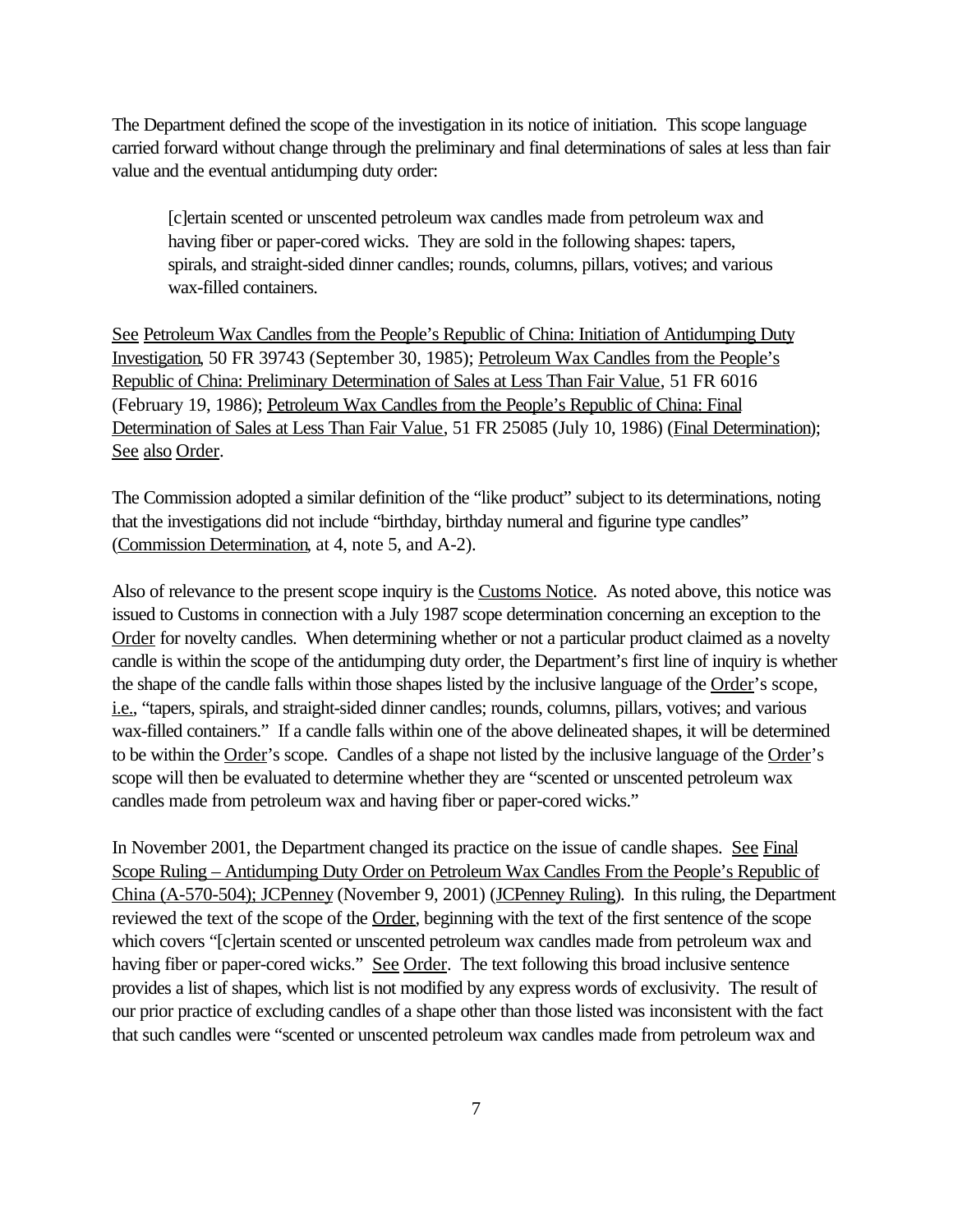having fiber or paper-cored wicks.<sup>14</sup> In JCPenney Ruling, the Department determined to revise this practice because it had the effect of narrowing the broad coverage of the first sentence of the Order's scope. The list of shapes in the second sentence of the Order's scope does not provide a textual basis for such a narrowing of the coverage of the first sentence of the Order's scope. Accordingly, in order to give full effect to the first sentence of the inclusive language of the scope, the Department now will normally evaluate whether candles of a shape not listed by the inclusive language of the Order's scope are scented or unscented petroleum wax candles made from petroleum wax and having fiber or papercored wicks.

This approach of evaluating such candles in light of the entire text of the scope is in keeping with the opinion of the CIT, noting that a better approach in scope rulings is to avoid subjective issues of intent and, instead, look to the petition's language to determine whether the class or kind of merchandise at issue was expressly included. Duferco Steel, Inc. v. United States, 146 F. Supp. 2d 913 (May 29, 2001) (Duferco Steel). Such an approach is a departure from past CIT precedent that required Commerce to give ample deference to the NCA's intent when examining a petition's description of the subject merchandise. See, e.g., Torrington Co. v. United States, 995 F. Supp. 117, 121 (CIT 1998).

Although the specific scope decision in Duferco Steel has been overturned by the United States Court of Appeals of the Federal Circuit (CAFC) in Duferco Steel, Inc. v. United States, 296 F.3d 1087 (Fed. Cir. July 12, 2002) (Duferco Steel II), we do not believe that the Court's decision undermines the Department's decision in JCPenney Ruling. The plain language of the scope of the Order clearly states "[c]ertain scented or unscented petroleum wax candles made from petroleum wax and having fiber or paper-cored wicks . . . sold in the following shapes: tapers, spirals, and straight-sided dinner candles; rounds, columns, pillars, votives; and various wax-filled containers" fall within the scope of the Order. Thus, the Order offers a descriptive list of the shapes of candles falling within the Order, but, as the courts have recognized, there is no requirement that every single product covered must be identified in the scope. More specifically, the CAFC has stated that ". . . the petitions that led to the issuance of the order did not need to specifically identify the [product] in order to cover [it]; our precedent, to say nothing of the regulations, makes clear that neither a petition nor an antidumping or countervailing duty order requires that level of specificity."<sup>5</sup> The CAFC further stated "[a]s a matter of law, a petition need not list the entire universe of products . . . in order [for the petition] to cover those products.<sup>56</sup> Thus, as applied to this Order, there is no requirement, nor is it possible, for all the shapes of candles to be

 $^6$  <u>Id.</u>

<sup>&</sup>lt;sup>4</sup> See, e.g., Endar 2 ("dragonfly" candle, in the shape of a rough-hewn stone with a dragon fly carved on top, not within scope because it is of a shape not listed by the scope), and See Final Scope Ruling – Antidumping Duty Order on Petroleum Wax Candles From the People's Republic of China (A-570-504); American Drug Stores, Inc. (March 16, 1998) (sphere or ball shaped candle not within scope because it is a shape not listed by the scope).

<sup>5</sup> Novosteel SA v. United States, 284 F.3d 1261 (March 26, 2002).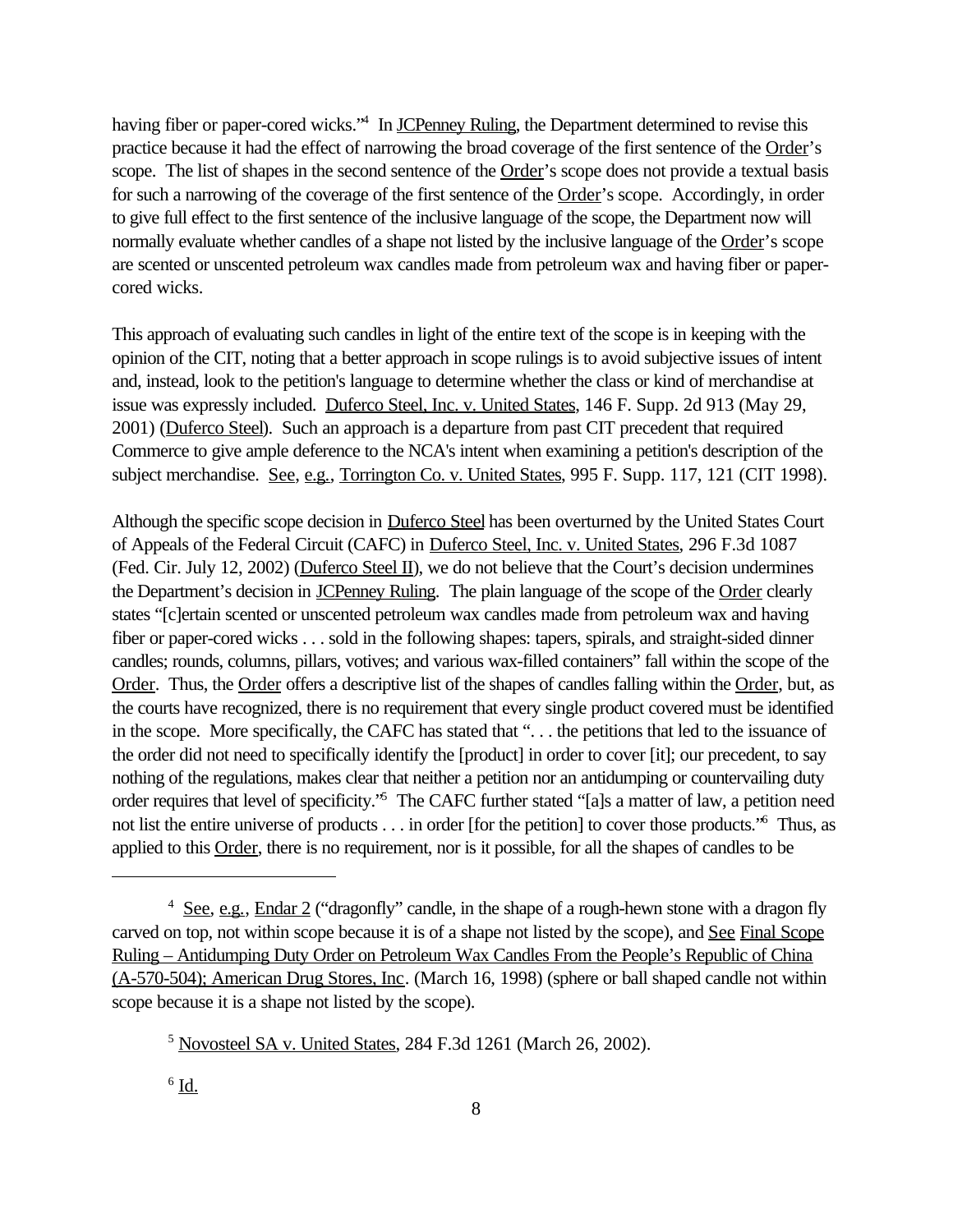listed.<sup>7</sup> In fact, if the list were exhaustive, there would have been no need for the Department to render a decision on novelty candles or any other candle that was not explicitly listed as a shape in the scope of the Order. However, the Department did render the novelty candle exception that offered a narrowly-construed exclusion, leaving all other petroleum wax candles from the PRC covered by the Order.

If the Department determines that the candle is made from petroleum wax and has a fiber or papercored wick, but the candle possesses characteristics set out in the July 1987 novelty candle exception, it will fall outside the scope of the Order. In order for a candle to qualify for this exception, the characteristic which is claimed to render it a novelty candle (i.e., the shape of an identifiable object or a holiday-specific design) should be easily recognizable in order for the candle to merit exclusion from the Order. Specifically, among other determining factors, the Department will examine whether the characteristic is identifiable from most angles and whether or not it is minimally decorative, e.g., small and/or singularly placed on the candle. If the identifiable object or holiday-specific design is not identifiable from most angles, or if the design or characteristic is minimally decorative, the Department may determine that the candle does not qualify for exclusion from the Order under the novelty candle exception. See Final Scope Ruling – Antidumping Duty Order on Petroleum Wax Candles From the People's Republic of China (A-570-504); JCPenney Purchasing Corp. (May 21, 2001) (JCPenney Corp); San Francisco Candle Co. (Feb. 12, 2001) (SFCC); Endar 2. If a candle does not possess characteristics set out in the July 1987 novelty candle exception, and it is a scented or unscented petroleum wax candle made from petroleum wax and having fiber or paper-cored wick, the Department will determine that the candle is within the scope of the Order.

With respect to the instant request, the Department finds that for the reasons outlined below, SFCC's "crackle heart" candle, "concentric heart" candle, and "moonlight candy cane" floaters, are included within the scope of the Order.

### **"Crackle Heart" Candle (Style Nos. 71526 and 71426)**

The subject candles are approximately 5.5 inches in height and 2 inches wide. SFCC states that the candles are available in pink or red and are in the shape of a traditional rendition of a heart. The Department disagrees with SFCC that the subject candles' shape, when viewed from most angles, can be clearly identified as a heart. In fact, only when viewed from the top is the heart-shape apparent; when viewed from multiple side angles, the candles' shape appears to be that of a pillar. See Final

<sup>&</sup>lt;sup>7</sup> See Petroleum Wax Candles from China, USITC Pub. No. 3226 Investigation No. 731-TA-282 (Review) (August 1999) (USITC Pub. No. 3226), at 18 ("Candles come in a wide variety of shapes and sizes. Major U.S. candle manufacturers reportedly will offer 1,000 to 2,000 varieties of candles in their product lines.").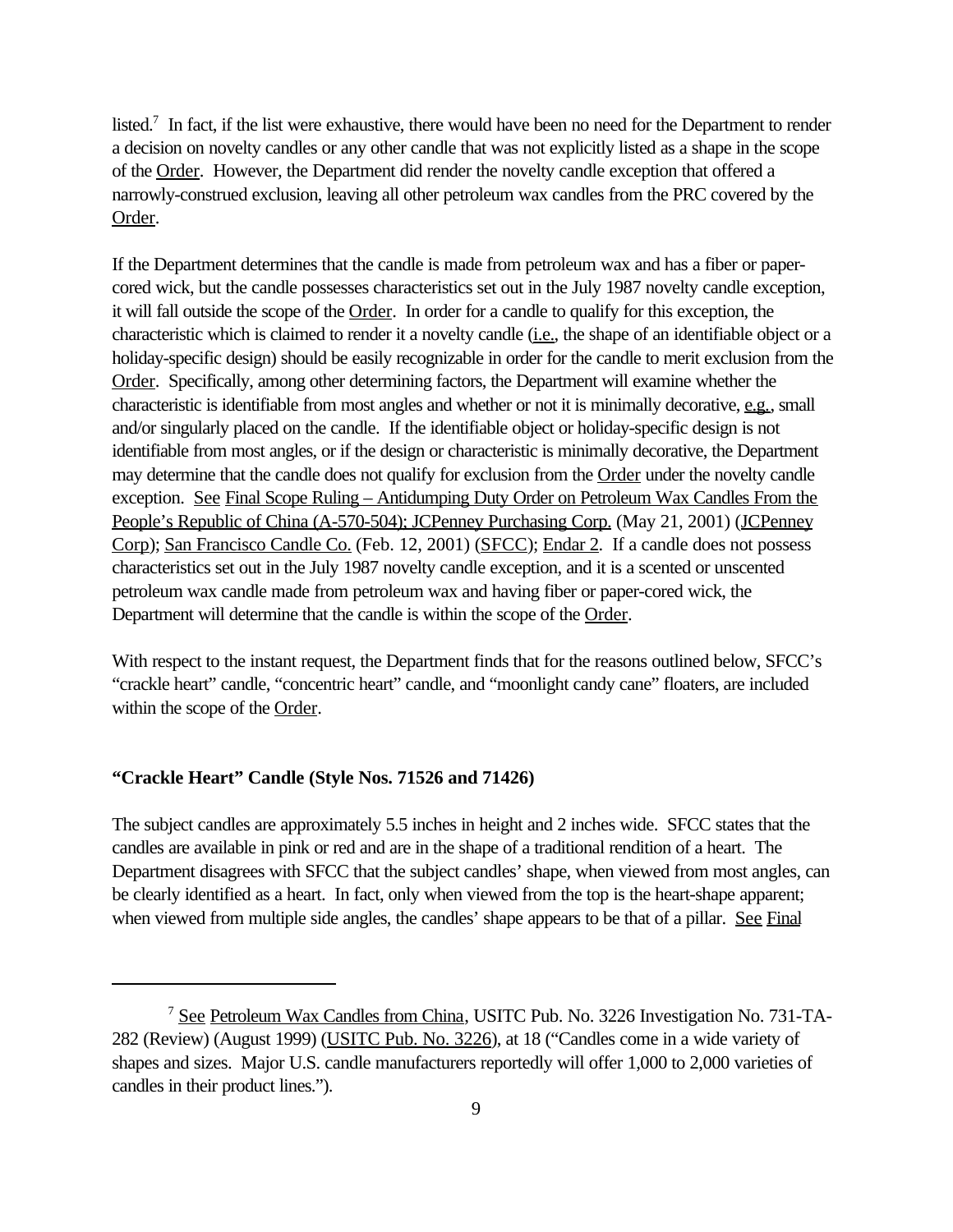Scope Ruling – Antidumping Duty Order on Petroleum Wax Candles From the People's Republic of China (A-570-504); Atico International, Inc. April 8, 2002 (Atico).

By the language of the Order, a "pillar" is specifically included within the scope. In addition, the Department has ruled in the past that heart-shaped candles not containing "scenes or symbols specifically related to a holiday or other special event" are within the scope of the Order, because their use is not attributed solely to the Valentine's Day season. See Russ Berrie Scope Ruling. These candles contain no such scenes or symbols related to a holiday or other special event. Because the Department has previously ruled that heart-shaped candles that do not contain scenes or symbols which are specifically related to a holiday or other special event are within the scope, and because the "heart" shape of SFCC's candles are only apparent when viewed from the top, the Department finds that these candles should be included within the scope of the Order.

#### **"Concentric Heart" Candle (Style Nos. 17734 and 17736)**

The subject candles are approximately 4-6 inches in height and 3.75 inches wide. SFCC states that the candles are in the traditional shape of a heart, with the heart reinforced by a red center core in the shape of a heart, surrounded first by a white heart-shaped layer, and then by a red heart-shaped layer. The Department disagrees with SFCC that the subject candles' shape, when viewed from most angles, can be clearly identified as a heart. In fact, only when viewed from the top is the heart-shape apparent; when viewed from multiple side angles, the candles' shape appears to be that of a pillar. See Atico.

By the language of the Order, a "pillar" is specifically included within the scope. In addition, the Department has ruled in the past that heart-shaped candles not containing "scenes or symbols specifically related to a holiday or other special event" are within the scope of the Order, because their use is not attributed solely to the Valentine's Day season. See Russ Berrie Scope Ruling. These candles contain no such scenes or symbols related to a holiday or other special event. Because the Department has previously ruled that heart-shaped candles that do not contain scenes or symbols which are specifically related to a holiday or other special event are included within the scope, and because the "heart" shape of SFCC's candles are only apparent when viewed from the top, the Department finds that these candles should be included within the scope of the Order.

### **"Moonlight Candy Cane" Floaters (Style Nos. 213619 and 213449)**

"Moonlight Candy Cane" floater, style no. 213449, is a red and white candy cane floater candle made of petroleum wax, containing a wick, and is colored with red and white stripes. SFCC argues that the candle was specifically designed for use only in connection with the Christmas holiday. The Department, however, has previously determined that similar candles were within the scope. See Final Scope Ruling – Antidumping Duty Order on Petroleum Wax Candles From the People's Republic of China (A-570-504); Endar Corp. (May 11, 2000) (Endar 3); See Final Scope Ruling – Antidumping Duty Order on Petroleum Wax Candles From the People's Republic of China (A-570-504); Hallmark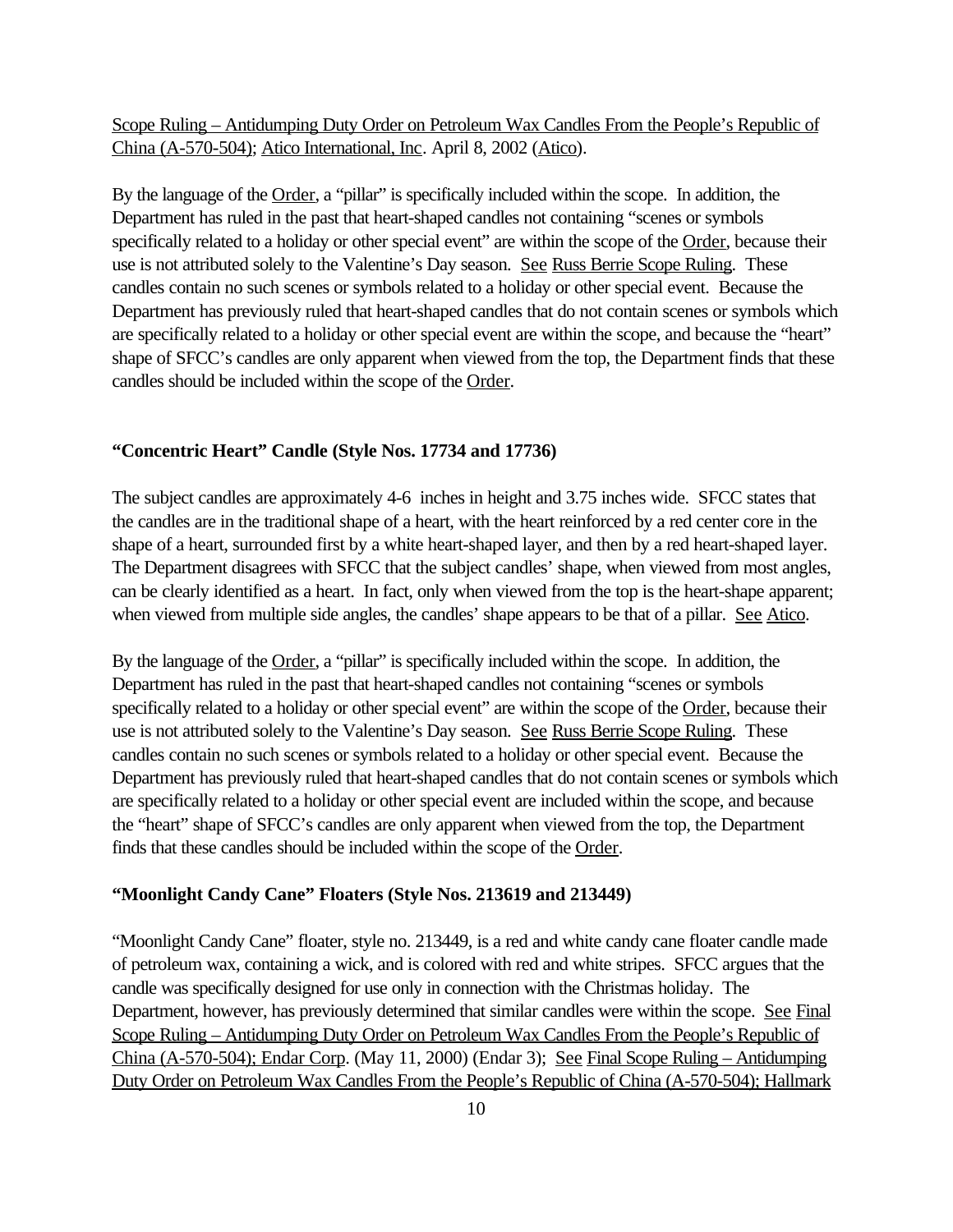Cards (April 9, 1997) (Hallmark). As noted by the NCA, in Hallmark, the Department ruled that a similar red and white, round,  $1\frac{1}{4}$ " by  $2\frac{1}{4}$ " candle, characterized as a "peppermint candy" candle by the importer, was within the scope of the Order. Likewise, the Department found in Endar 3 that the subject red and white striped floating candle was not an identifiable object, but rather was properly identified as a "round," and, thus, was within the scope of the Order. We disagree with SFCC that the red and white striped pattern, variously characterized as a "candy cane" or "peppermint candy" pattern, is solely associated with the Christmas holiday; rather, such a design could be used throughout the year. Therefore, because SFCC's "moonlight candy cane" floater, style no. 213449, was not specially designed for use only in connection with the Christmas holiday season, and is more appropriately classified as a "round," the Department finds SFCC's candle should be included within the scope of the Order.

"Moonlight Candy Cane" floater, style no. 213619, is a red, white and green candy cane floater candle made of petroleum wax, containing a wick, and is colored with red, white and green stripes. SFCC argues that the candle was specifically designed for use only in connection with the Christmas holiday. The Department disagrees with SFCC that the red, white and green candy cane floater was designed solely for the Christmas holiday. As noted above, in Hallmark, the Department ruled that a similar red and white, round, 1 ¼" by 2 ¼" candle, characterized as a "peppermint candy" candle by the importer, was included within the scope of the Order. See Hallmark, at 4-5. Likewise, the Department found in Endar 3 that the subject red and white striped floating candle was not an identifiable object, but rather was properly identified as a "round," and, thus, was included within the scope of the Order. The Department finds that the red, white and green stripes, without any other holiday pattern or design, is not enough to qualify SFCC's candles for the holiday novelty exception. We find that the sole addition of a green stripe to the red and white stripes is insufficient to qualify the candle as a Christmas candle. Unlike SFCC's "moonlight candy cane" floater, the candle at issue in the Candles Remand had a Santa image on it, in conjunction with the red, white and green stripes. Therefore, because SFCC's "moonlight candy cane" floater, style no. 213619, was not specially designed for use only in connection with the Christmas holiday season, and is more appropriately classified as a "round," the Department finds SFCC's candle should be included within the scope of the Order.

### **Recommendation**

Based on the preceding analysis, we recommend the Department find that SFCC's "crackle heart" candle, "concentric heart" candle, and "moonlight candy cane" floaters, as described above, are within the scope of the antidumping duty order on petroleum wax candles from the PRC.

If you agree, we will send the attached letter to the interested parties, and will notify Customs of our determination.